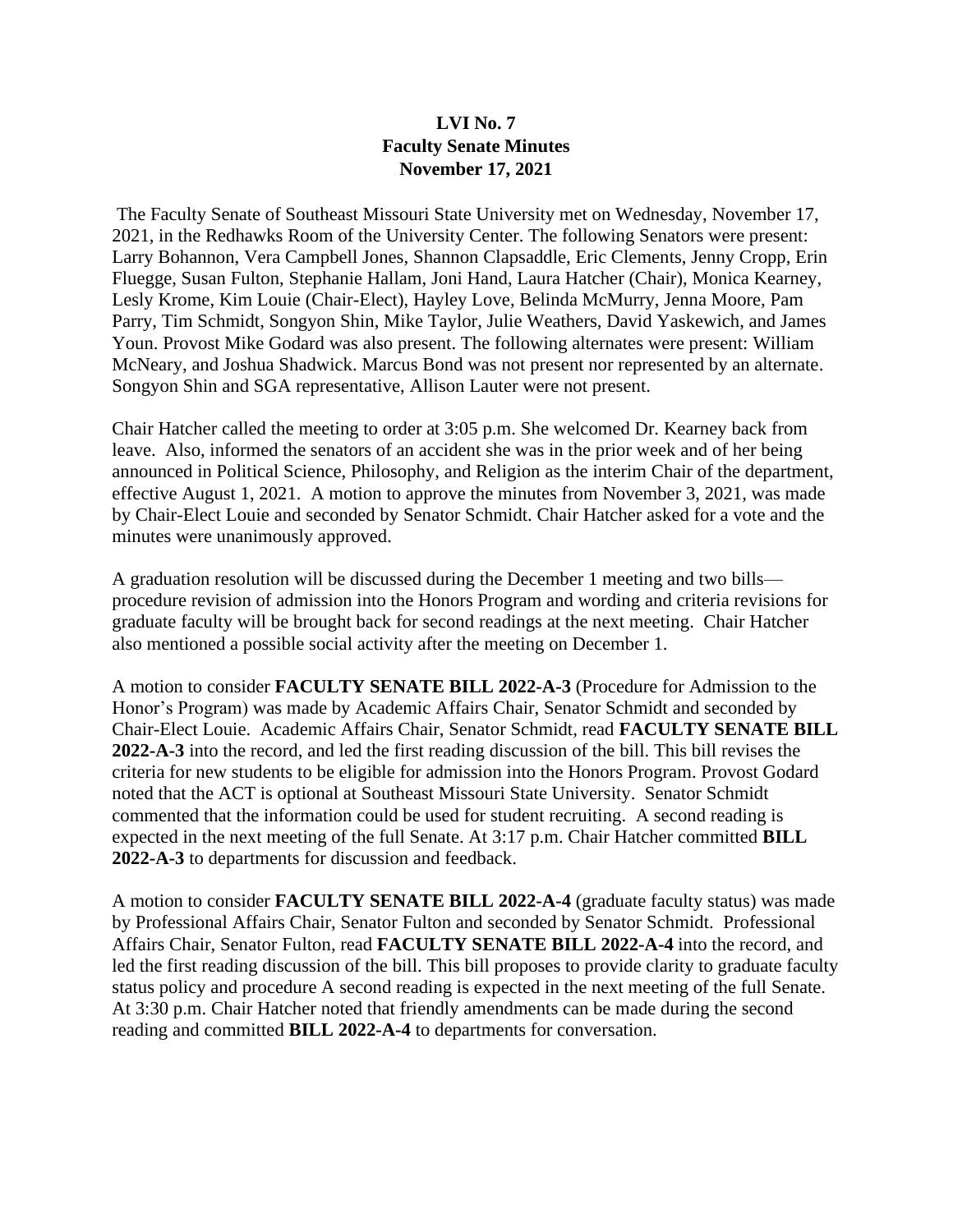## **Chairs Report**

Chair Hatcher attended the Administrative Council meeting last week via Zoom and a Strategic Action Plan meeting. She was thankful for the assistance she received during her absence.

## **Provost's Report**

Provost Godard attended the Administrative Council meeting and reported an update on the Strategic Action Plan. The SAP is now with President Vargas, and he has not recommended any changes. The Provost encouraged the senators to review the SAP final working draft. The SAP is an action item on the Board of Governors agenda for the December 17 meeting. The next step is for the Board of Governors to adopt or modify the SAP. The Provost expects implementation of the SAP to begin in mid-February.

Another item from the Administrative Council concerned the Covid-19 vaccine mandate. The U.S. Court of Appeals for the Fifth Circuit ordered OSHA to stop enforcing and implementing the regulation on November 12, 2021.

Thirteen curriculum changes are action items on the Board of Governor's agenda for the December 17 meeting. President Vargas requested that the Faculty Senate adopt a graduation resolution.

Fifty-Two faculty have applied for Post-Professorial Merit, Promotions, Tenure and Merit. November 15 was the deadline. The Provost commented that deadline to submit records of service and other promotion materials at Southeast is late compared to other universities. He said that at most universities, faculty have been informed of their status by February. Also, the Workflow system is working and eventually faculty should be able to submit dossiers electronically. Discussion followed regarding artifacts and different expectations of faculty. The Provost said the binders are more artifacts than anything, adding that reviewers should trust what is in the records of service. Suggested that discussion continue within the Professional Affairs committee as to what level of artifacts are needed so that a standard could be set across departments.

The SGA met with Provost Godard and Dr. Koch to discuss the possibility of previewing course syllabi before enrolling, allowing students to get a sense of expectations (exam centered, projects, group activities). Students could assess their abilities to succeed before enrolling.

## **SGA Report**

Allison Lauter was not present, so there was no report.

**Academic Affairs:** Senator Schmidt stated that the committee had met virtually to discuss the Honors criteria bill, the graduation resolution, and preliminary work on extending the academic calendar.

**Compensation:** Senator Parry said the committee may meet before the end of the semester. **Documents:** Senator Hand reported that the committee had gone through the entire Faculty Handbook. Several things can be changed through the committee while others may have to go